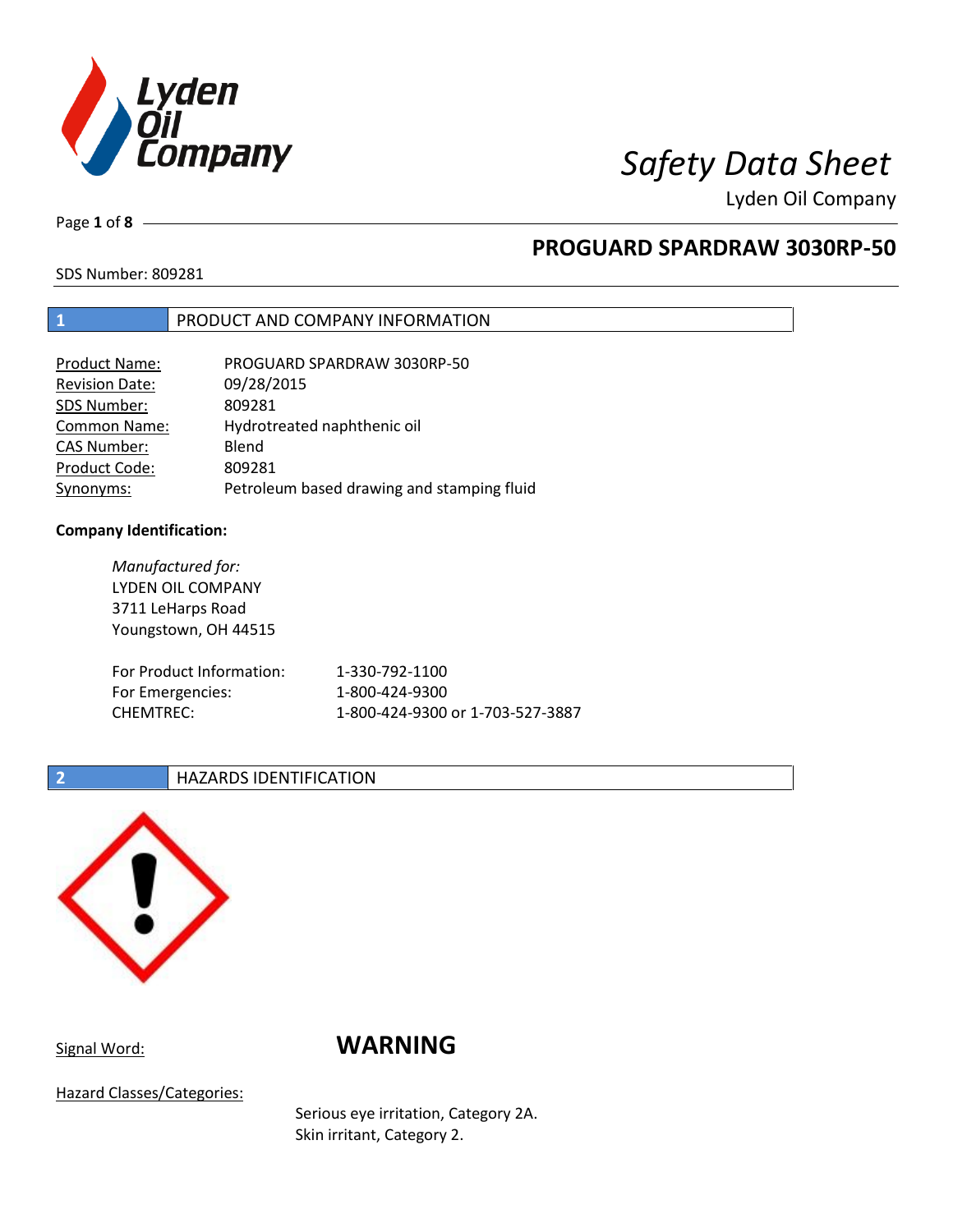

| Page 2 of $8 -$            |                                                                                   |
|----------------------------|-----------------------------------------------------------------------------------|
|                            | <b>PROGUARD SPARDRAW 3030RP-50</b>                                                |
| <b>SDS Number: 809281</b>  |                                                                                   |
| Hazard Statement(s):       |                                                                                   |
|                            | H319: Causes serious eye irritation.                                              |
|                            | H315: Causes skin irritation.                                                     |
| Precaution Statement(s):   |                                                                                   |
|                            | P101: If medical advice is needed, have product container or label at             |
|                            | hand.                                                                             |
|                            | P102: Keep out of reach of children.                                              |
|                            | P103: Read label before use.                                                      |
|                            | P280: Wear protective gloves and eye protection.                                  |
|                            | P302+352: IF ON SKIN: Wash with plenty of soap and water.                         |
|                            | P332+313: If skin irritation occurs: Get medical advice/attention.                |
|                            | P305+351+338: IF IN EYES: Rinse cautiously with water for several                 |
|                            | minutes. Remove contact lenses if present and easy to $do$ – continue<br>rinsing. |
|                            | P337+313: If eye irritation persists get medical advice/attention.                |
|                            | P362+364: Take off contaminated clothing and wash it before reuse.                |
| Other Hazard Statement(s): |                                                                                   |
|                            | -NFPA Ratings:                                                                    |
|                            | Health = $1$                                                                      |
|                            | Fire $= 1$                                                                        |
|                            | Reactivity = $0$                                                                  |
|                            |                                                                                   |

### **3** COMPOSITION / INFORMATION ON INGREDIENTS

### Ingredients:

*Mixture of the substances listed below with nonhazardous additions.*

| <b>Chemical Name</b>                                   | <b>CAS Number</b> | Percentage |
|--------------------------------------------------------|-------------------|------------|
| Distillates (petroleum), hydrotreated light naphthenic | 64742-53-6        | $<$ 10     |
| Triethanolamine                                        | $102 - 71 - 6$    |            |

*\*Any concentration shown as a range is to protect confidentiality or is due to batch variation.*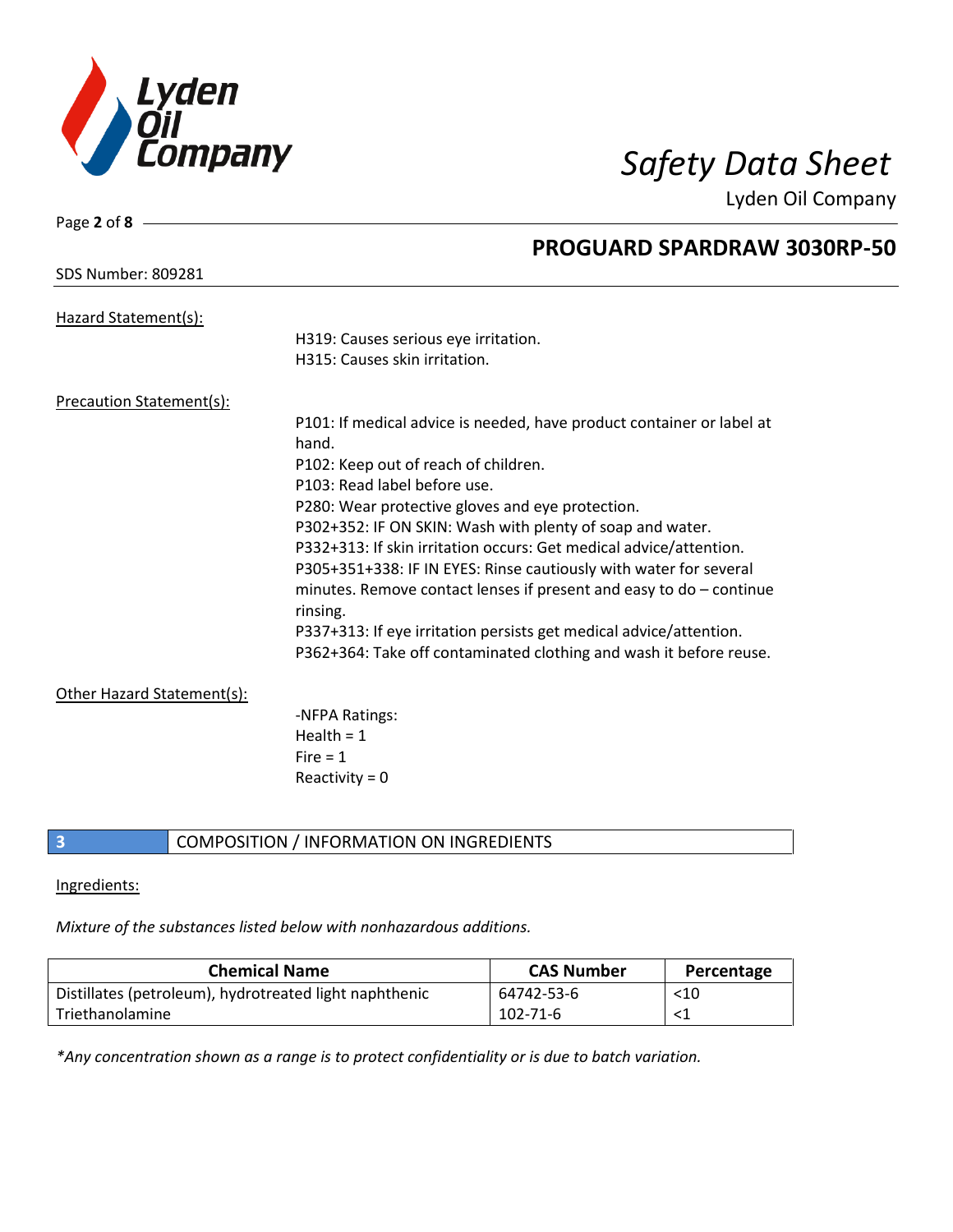

SDS Number: 809281

Page **3** of **8**

# **PROGUARD SPARDRAW 3030RP-50**

| 4                           | <b>FIRST AID MEASURES</b>                     |                       |                                                                                                                                                                                                                 |
|-----------------------------|-----------------------------------------------|-----------------------|-----------------------------------------------------------------------------------------------------------------------------------------------------------------------------------------------------------------|
|                             | Description of First Aid Measures:            |                       |                                                                                                                                                                                                                 |
|                             |                                               |                       |                                                                                                                                                                                                                 |
| Inhalation:                 |                                               |                       |                                                                                                                                                                                                                 |
|                             |                                               | attention.            | If symptoms develop, move victim to fresh air and keep in a position<br>comfortable for breathing. If symptoms persist, obtain medical                                                                          |
| <b>Skin Contact:</b>        |                                               |                       |                                                                                                                                                                                                                 |
|                             |                                               | additional treatment. | Flush skin with water, wash with soap and water. Remove<br>contaminated clothing. Do not reuse clothing until cleaned. If material<br>is injected under the skin, transport to the nearest medical facility for |
| Eye Contact:                |                                               |                       |                                                                                                                                                                                                                 |
|                             |                                               |                       | Rinse opened eye for at least 15 minutes under running water. If<br>symptoms persist, consult medical attention.                                                                                                |
| Ingestion:                  |                                               |                       |                                                                                                                                                                                                                 |
|                             |                                               | attention.            | Rinse mouth with water. If symptoms develop, obtain medical                                                                                                                                                     |
|                             |                                               |                       |                                                                                                                                                                                                                 |
|                             | Symptoms and Effects, both acute and delayed: |                       | No further relevent data available.                                                                                                                                                                             |
| <b>Recommended Actions:</b> |                                               |                       |                                                                                                                                                                                                                 |
|                             |                                               |                       | Treat symptomatically. Call a doctor or poison<br>control center for guidance.                                                                                                                                  |
| 5                           | FIRE FIGHTING MEASURES                        |                       |                                                                                                                                                                                                                 |
|                             |                                               |                       |                                                                                                                                                                                                                 |
|                             | Recommended Fire-Extinguishing Equipment:     |                       |                                                                                                                                                                                                                 |

Use dry powder, foam, or carbon dioxide fire extinguishers. Water may be ineffective in fighting an oil fire unless used by experienced fire fighters.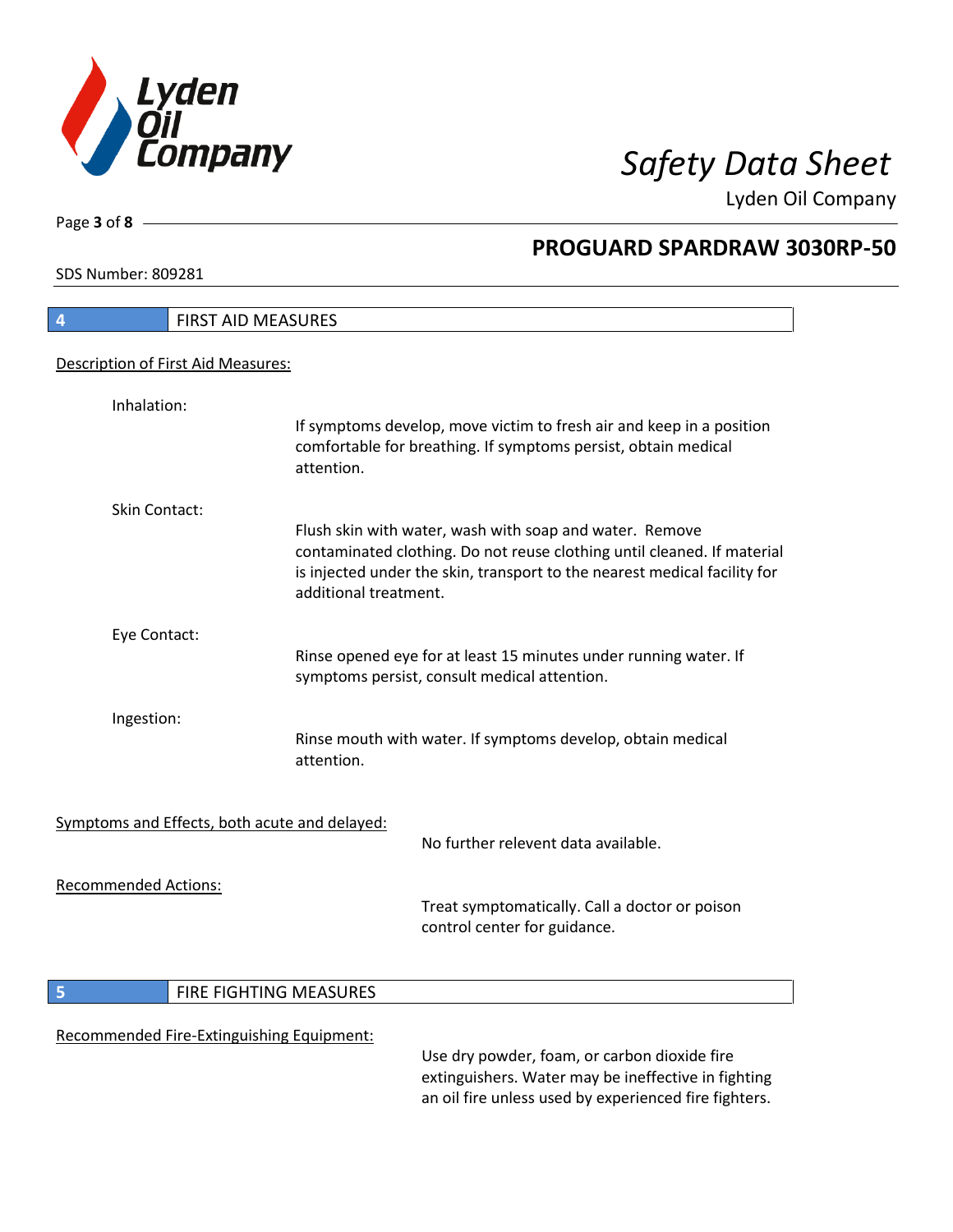

Page **4** of **8**

Lyden Oil Company

SDS Number: 809281 Possible Hazards During a Fire: Hazardous combustion products may include: A complex mixture of airborne solid and liquid particulates and gases (smoke). Carbon monoxide. Unidentified organic and inorganic compounds. Recommendations to Firefighters: Proper protective equipment including breathing apparatus. **6** ACCIDENTAL RELEASE MEASURES Personal Precautions: Avoid contact with skin, eyes, and clothing. Avoid breathing vapors. Keep away from sources of ignition. Emergency Procedures: Contain spilled material, collect in suitable and properly labled containers. Environmental Precautions: Do not allow to reach sewage system or any water course. Do not allow to enter ground waters. Cleanup Procedures: Pick up excess with inert absorbant material if

> released on the ground. Suppress vapors using water fog if released to the air. Notify all downstream users of possible contamination if released to waters. Treat contaminated absorbent

same as spilled product.

## **PROGUARD SPARDRAW 3030RP-50**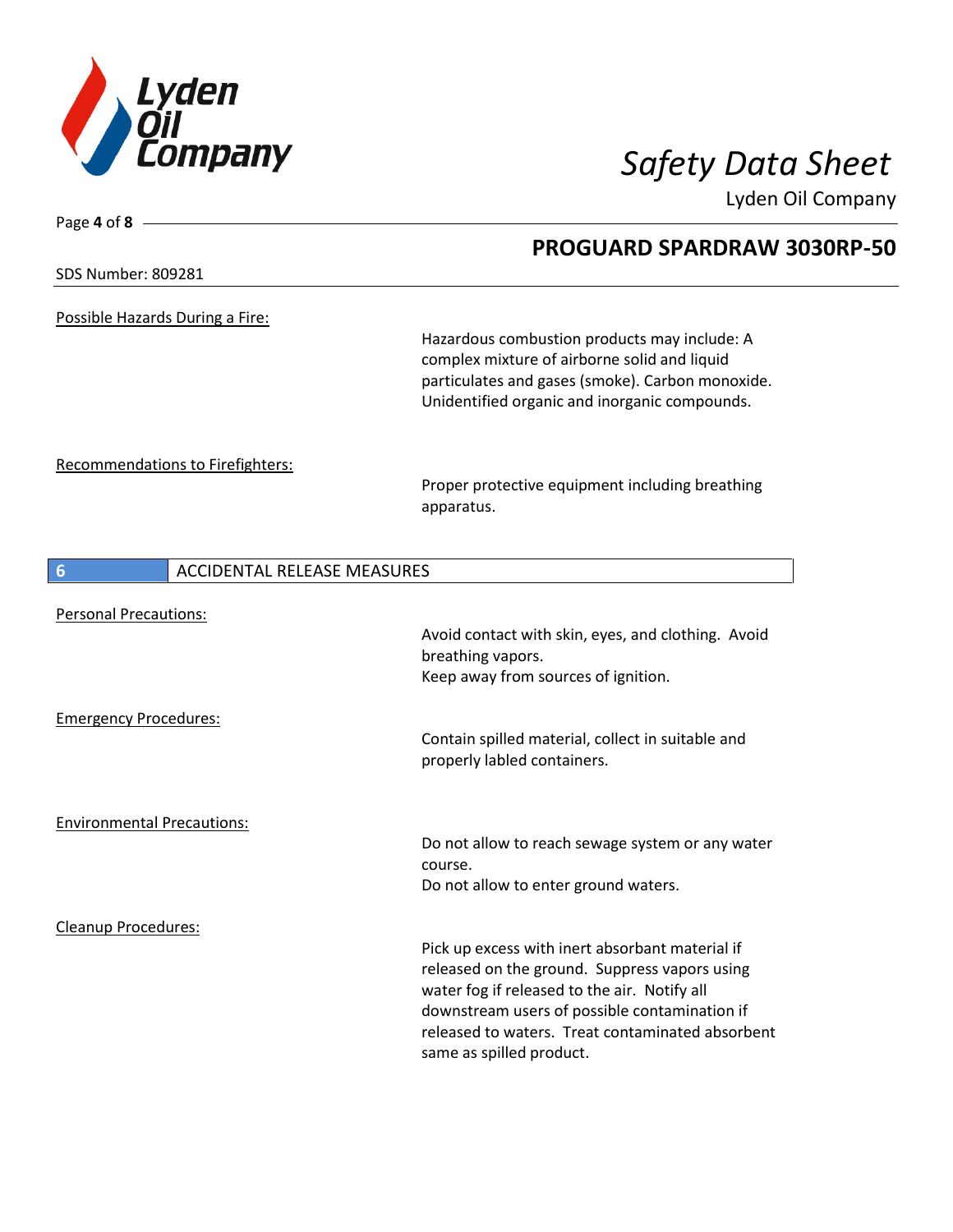

pH: 9.60

Boiling Point:  $>500^{\circ}$  F

Melting Point: Case Controller Muslim Data not available

Lyden Oil Company

Page **5** of **8**

## **PROGUARD SPARDRAW 3030RP-50**

SDS Number: 809281

| $\overline{7}$                                        | <b>HANDLING AND STORAGE</b>                                 |                                                                                                                     |
|-------------------------------------------------------|-------------------------------------------------------------|---------------------------------------------------------------------------------------------------------------------|
| <b>Handling Precautions:</b>                          |                                                             |                                                                                                                     |
|                                                       |                                                             | Handle with care and avoid spillage on the floor.<br>Do not cut, weld, drill, grind, braze, or solder<br>container. |
| <b>Storage Requirements:</b>                          |                                                             |                                                                                                                     |
|                                                       |                                                             | Keep container tightly sealed.<br>Keep away from sources of ignition.                                               |
| 8                                                     | EXPOSURE CONTROLS / PERSONAL PROTECTION                     |                                                                                                                     |
| <b>Exposure Limits:</b>                               | OSHA TWA - 5mg/m <sup>3</sup>                               | -64742-52-5 Distillates (petroleum), hydrotreated heavy naphthenic (<10%):                                          |
|                                                       | $-102-71-6$ Triethanolamine (<1%):                          |                                                                                                                     |
|                                                       | ACGIH TLV $-$ 5mg/m <sup>3</sup>                            |                                                                                                                     |
| <b>Engineering Controls:</b>                          |                                                             | All ventilation should be designed in accordance<br>with OSHA standard (29 CFR 1910.94).                            |
| Personal Protective Equipment:                        |                                                             | Wash hands before breaks and at the end of work.<br>Use safety glasses and gloves.                                  |
| $\overline{9}$                                        | PHYSICAL AND CHEMICAL PROPERTIES                            |                                                                                                                     |
|                                                       |                                                             |                                                                                                                     |
| Color:<br>Physical State:<br>Odor:<br>Odor Threshold: | Off-white<br>Liquid<br>Characteristic<br>Data not available |                                                                                                                     |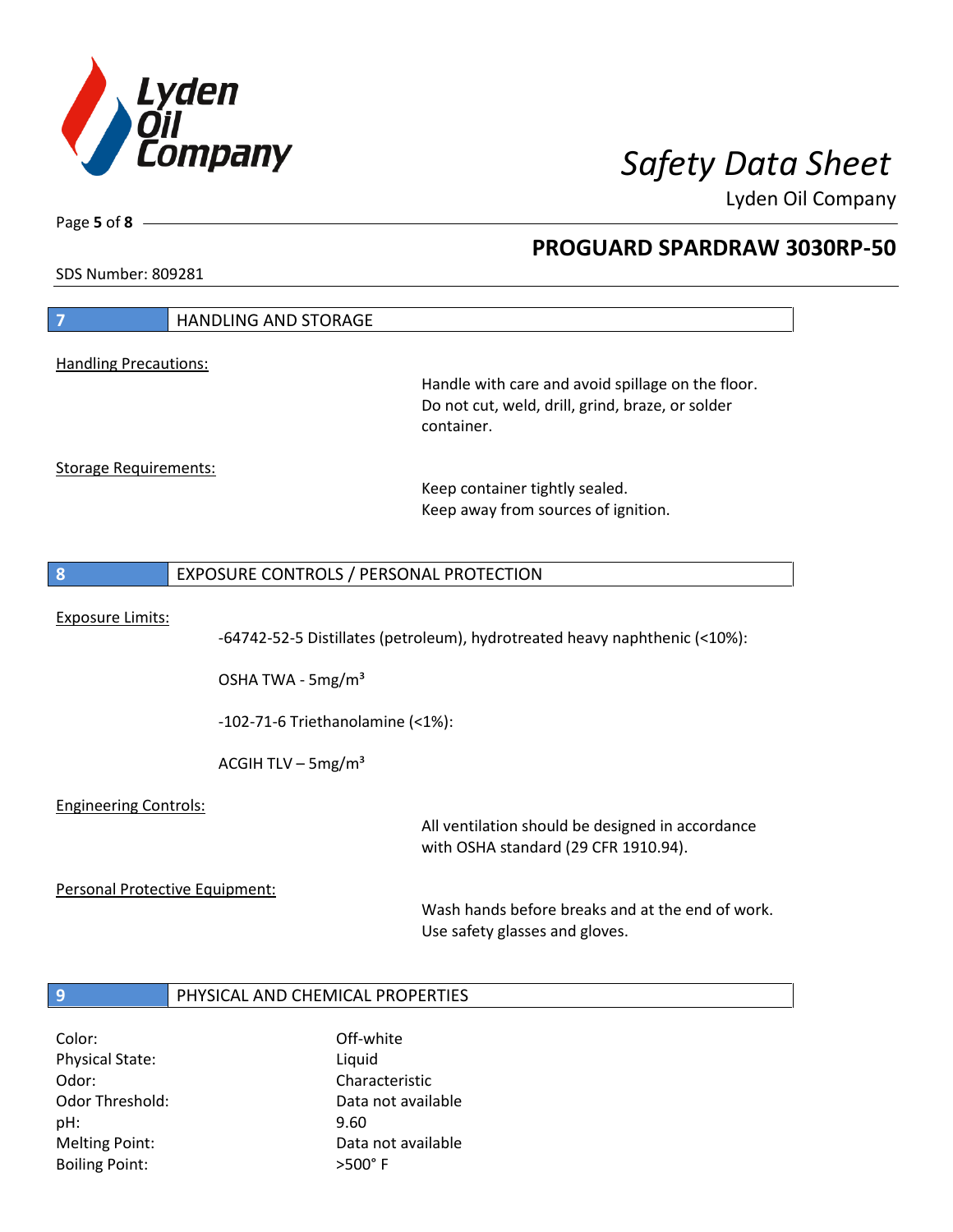

**PROGUARD SPARDRAW 3030RP-50**

Lyden Oil Company

## SDS Number: 809281

Page **6** of **8**

## Boiling Range: Data not available Flash Point: None Evaporation Rate:  $\leq 1$  (where Butyl Acetate - 1) Flammability: Data not available Flammability Limits: Data not available Vapor Pressure: Data not available Vapor Density: Capaca not available Relative Density: 0.9944 Solubilities: Completely soluble in water Partition Coefficient: Data not available Auto-Ignition Temperature: Data not available Decomposition Temperature: Data not available Viscosity: <15 mm²/sec (kinematic at 40° C)

# **10** STABILITY AND REACTIVITY Stability: Stable under normal conditions. Reactivity: Not reactive under normal conditions. Conditions to Avoid: Extreme temperature, sparks, open flame, and direct sunlight. Hazardous Reactions: No known hazardous reactions. Incompatible Materials: Strong oxidizers and strong reducing agents. Decomposition Products: Oxides of carbon, nitrogen, sulfur, hydrogen, and hydrogen chloride.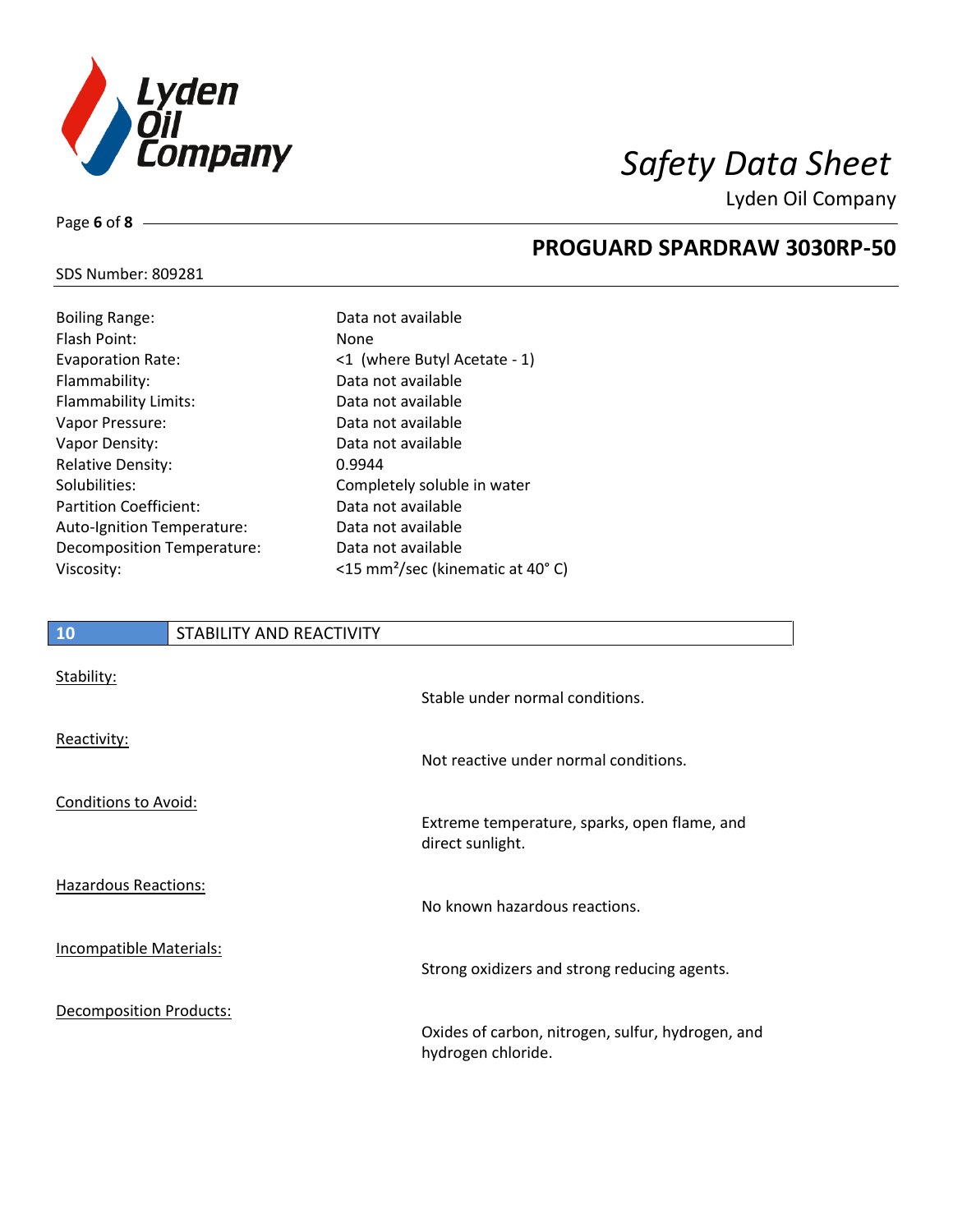

**PROGUARD SPARDRAW 3030RP-50**

Lyden Oil Company

SDS Number: 809281

Page **7** of **8**

| 11                                  | <b>TOXICOLOGICAL INFORMATION</b>                     |                                                                                                                           |
|-------------------------------------|------------------------------------------------------|---------------------------------------------------------------------------------------------------------------------------|
| Routes of Exposure:                 |                                                      | Skin and eye contact are the primary routes of<br>exposure although exposure may occur following<br>accidental ingestion. |
| <b>Exposure Effects:</b>            |                                                      | Repeated skin contact may cause dermatitis or an<br>oil acne.                                                             |
| <b>Measures of Toxicity:</b>        |                                                      | No test data available.                                                                                                   |
| Carcinogenic/Mutagenic Precautions: |                                                      | Non-carcinogenic and not expected to be<br>mutagentic.                                                                    |
| 12                                  | <b>ECOLOGICAL INFORMATION</b>                        |                                                                                                                           |
| <b>Ecological Precautions:</b>      |                                                      | Avoid exposing to the environment.                                                                                        |
| <b>Ecological Effects:</b>          | No specific environmental or aquatic data available. |                                                                                                                           |
| 13                                  | DISPOSAL CONSIDERATIONS                              |                                                                                                                           |
| Disposal Methods:                   |                                                      | Dispose of waste material in accordance with all<br>local, state, and federal requirements.                               |
| <b>Disposal Containers:</b>         |                                                      | Use properly approved container for disposal.                                                                             |
| <b>Special Precautions:</b>         |                                                      | Do not flush to surface waters or drains.                                                                                 |